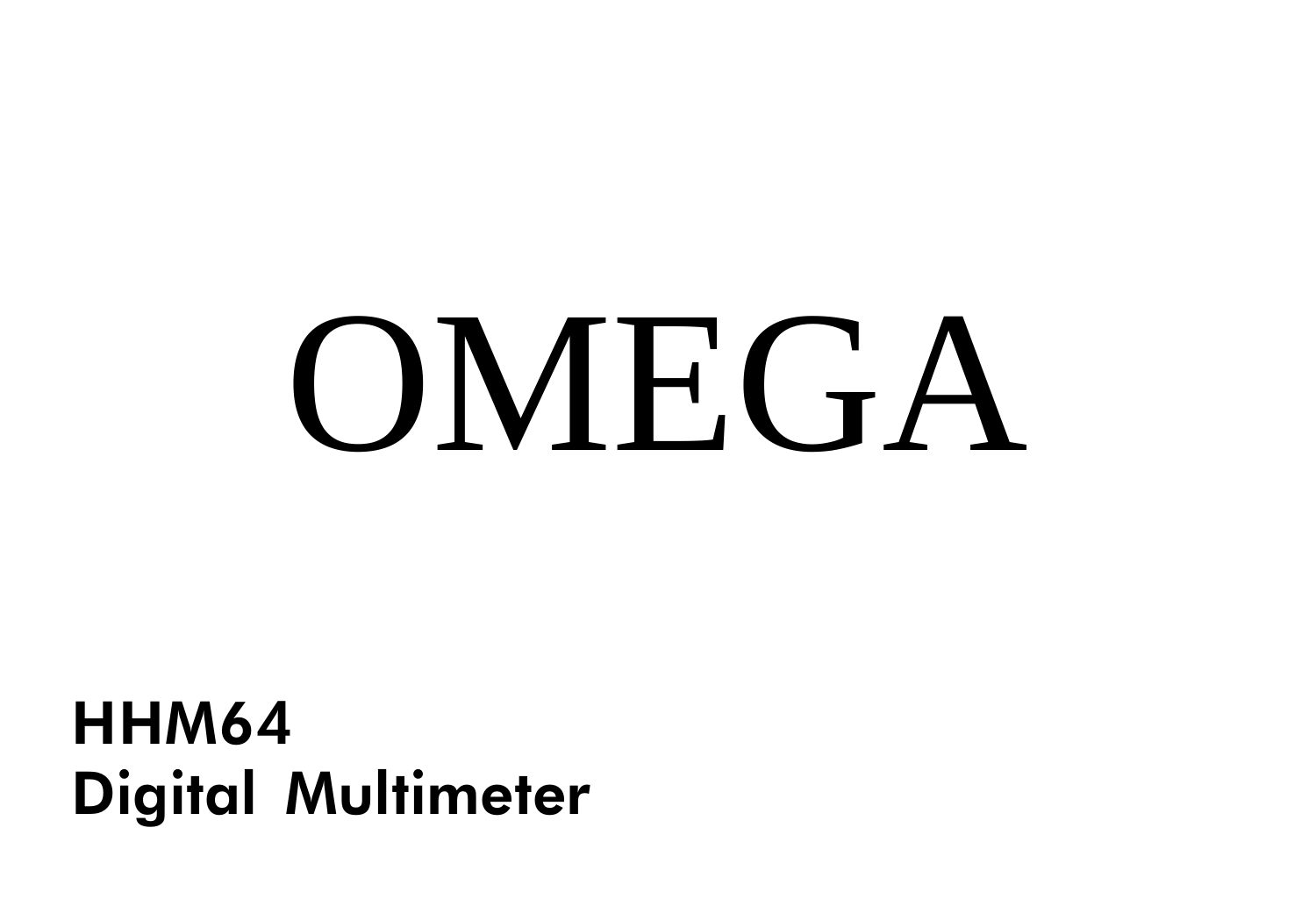

OMEGAnetSM On-Line Service http://www.omega.com

Internet e-mail info@omega.com

#### Servicing North America:

#### USA: ISO 9001 Certified Canada: One Omega Drive, Box 4047 976 Bergar Stamford, CT 06907-0047 Laval (Quebec) H7L5A1 Tel: (203) 359-1660 Tel: (514) 856-6928 FAX: (203)359-7700 FAX: (514) 856-6886 e-mail: info@omega.com e-mail: info@omega.com

## **For immediate technical or application assistance:**<br>ISA and Canada: Mexico and Latin Americ

Mexico and Latin America:<br>Tel: (95) 800-TC-OMEGA<sup>SM</sup>

Sales Service: 1-800-826-6342 / 1-800-TC-OMEGA<sup>SM</sup> Customer Service: 1-800-622-2378 / 1-800-622-BESTSM FAX: (95) 203-359-7807 Engineering Service: 1-800-872-9436 / 1-800-USA-WHENSM En Español: (203) 359-7803 TELEX: 996404 EASYLINK: 62968934 CABLE: OMEGA e-mail: espanol@omega.com

#### Servicing Europe:

#### Benelux:

Postbus 8034, 1180 LA Amstelveen, The Netherlands Tel: (31) 20 6418405 FAX: (31) 20 6434643 Toll Free in France: 0800-4-06342 Toll Free in Benelux: 06 0993344 e-mail: nl@omega.com

#### Czech Republic:

ul. Rude armady 1868, 733 01 Karvina-Hranice, Czech Repubic Tel: 420 (69) 6311627 FAX: 420 (69) 6311114 e-mail: czech@omega.com

#### France:

9, rue Denis Papin, 78190 Trappes Tel: (33) 130-621-400 FAX: (33)130-699-120 e-mail: france@omega.com

#### Germany/Austria:

Daimlerstrasse 26, D-75392 Deckenpfronn, Germany Tel: 49 (07056) 3017 FAX: 49 (07056) 8540 Toll Free in Germany: 0800 82 66342 e-mail: germany@omega.com

United Kingdom: ISO 9002 Certified One Omega Drive Riverbend Technology Centre Northbank, Irlam, Manchester, M44 5EX, England Tel: 44 (161) 777-6611 FAX: 44 (161) 777-6622

Toll Free in England: 0800-488-488 e-mail: sales@omega.com.uk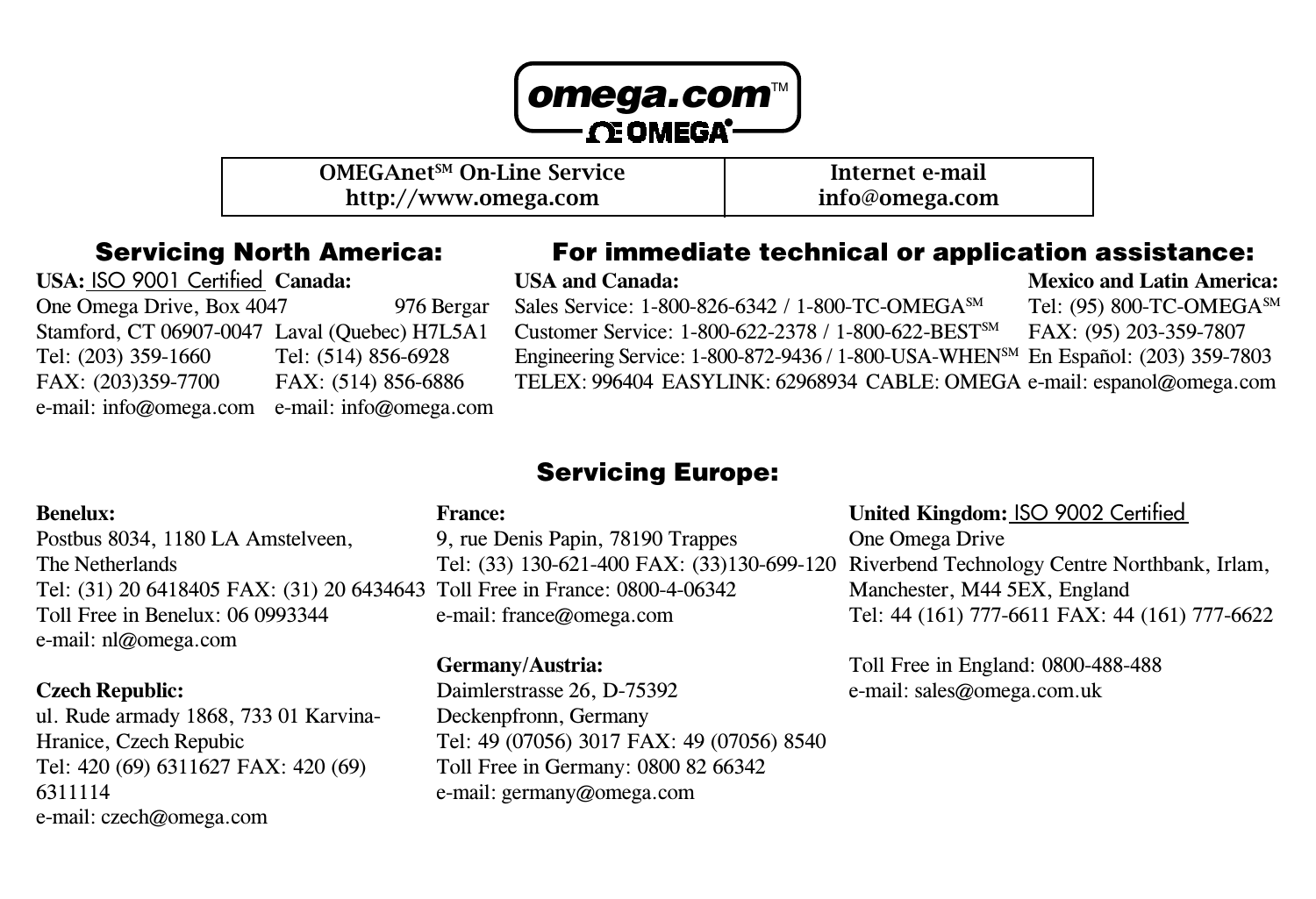# **SAFETY INFORMATION**

 The following safety information must be observed to insure maximum personal safety during the operation at this meter:

- 1. Do not use the meter if the meter or test leads look damaged, or if you suspect that the meter is not operating properly.
- 2. This meter is not recommended for high voltage industrial use; for example, not for measurements of 440 VAC or 600 VAC industrial power mains. The unit is intended for use with low energy circuits to 600V AC/DC or high energy circuit to 250 VAC or DC.
- 3. Use caution when working above 60V dc or 30V ac rms. Such voltages pose a shock hazard.
- 4. When using the probes, keep your fingers behind the finger guards on the probes.
- 5. Measuring voltage which exceeds the limits of the meter may cause damage and expose the operator to a shock hazard. Always respect the voltage limits as stated on the meter.
- 6. If the equipment is used in a manner not specified by the manufacturer, the protection provided by the equipment may be impaired.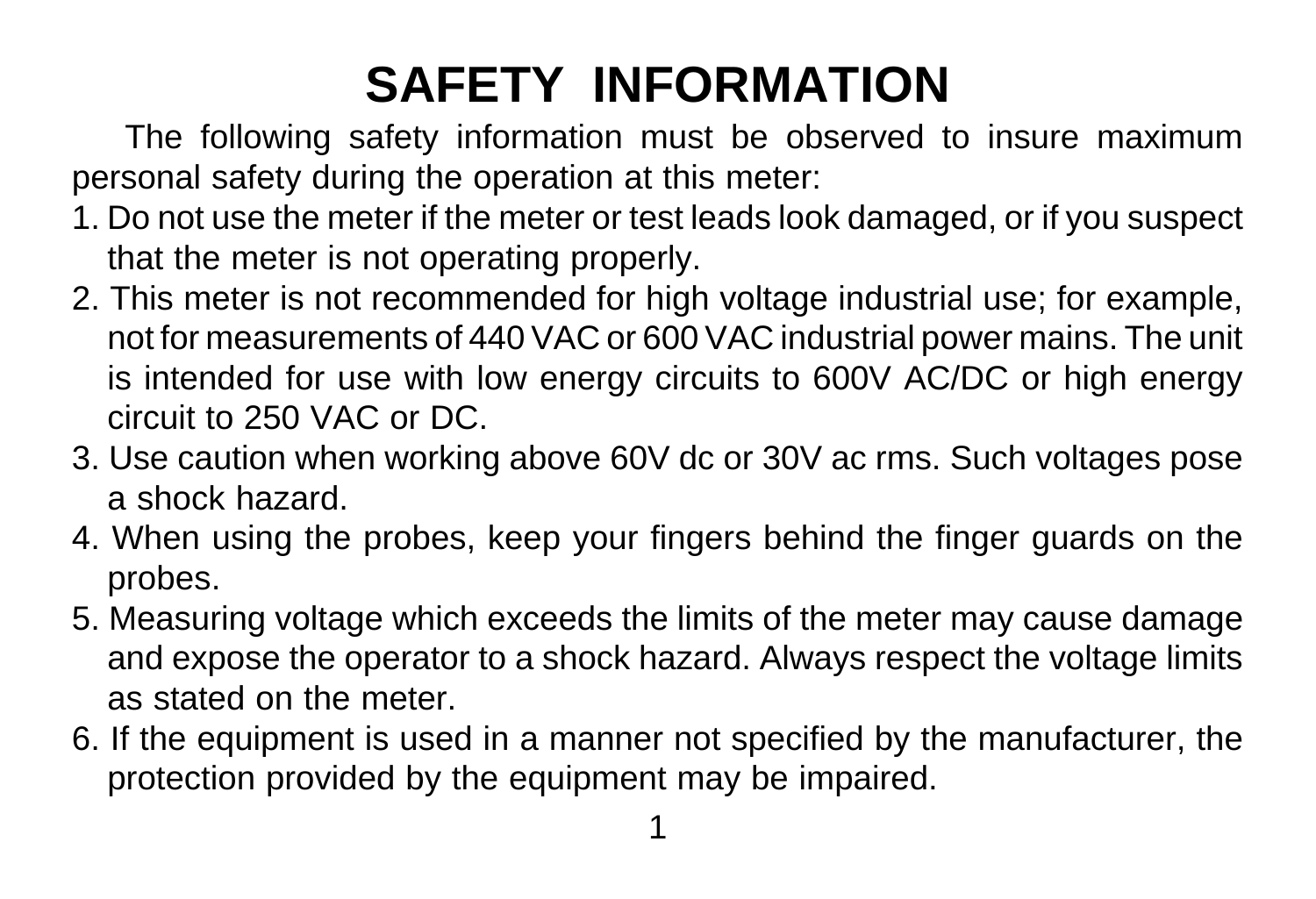# **SPECIFICATIONS**

**Display:** 3½ digit liquid crystal display (LCD) with a maximum reading of 3200. **Analog bar graph:** 32 segments with measurements 12 times per second. **Polarity:** Automatic, (-) negative polarity indication.

**Overrange**: "OL" mark indication.

**Low battery indication:** The "**E** is displayed when the battery voltage drops below the operating level.

**Auto power-down:** After 10 mins, Back-Light after 30 secs approx.

**Measurement rate:** 2 times per second, nominal.

**Operating environment:** 0°C to 50°C at <70% relative humidity.

**Storage environment: -20°C to 60°C at <80% relative humidity.** 

**Safety:** According to EN61010-1 protection class II overvoltage category (CAT

II 600V) pollution degree 2.

**Power:** 4 pcs 1.5V (AAA size).

**Battery life:** 500 hours typical.

**Dimensions:** 170mm (H) x 44mm (W) x 40mm (D).

**Weight:** 140g including batteries.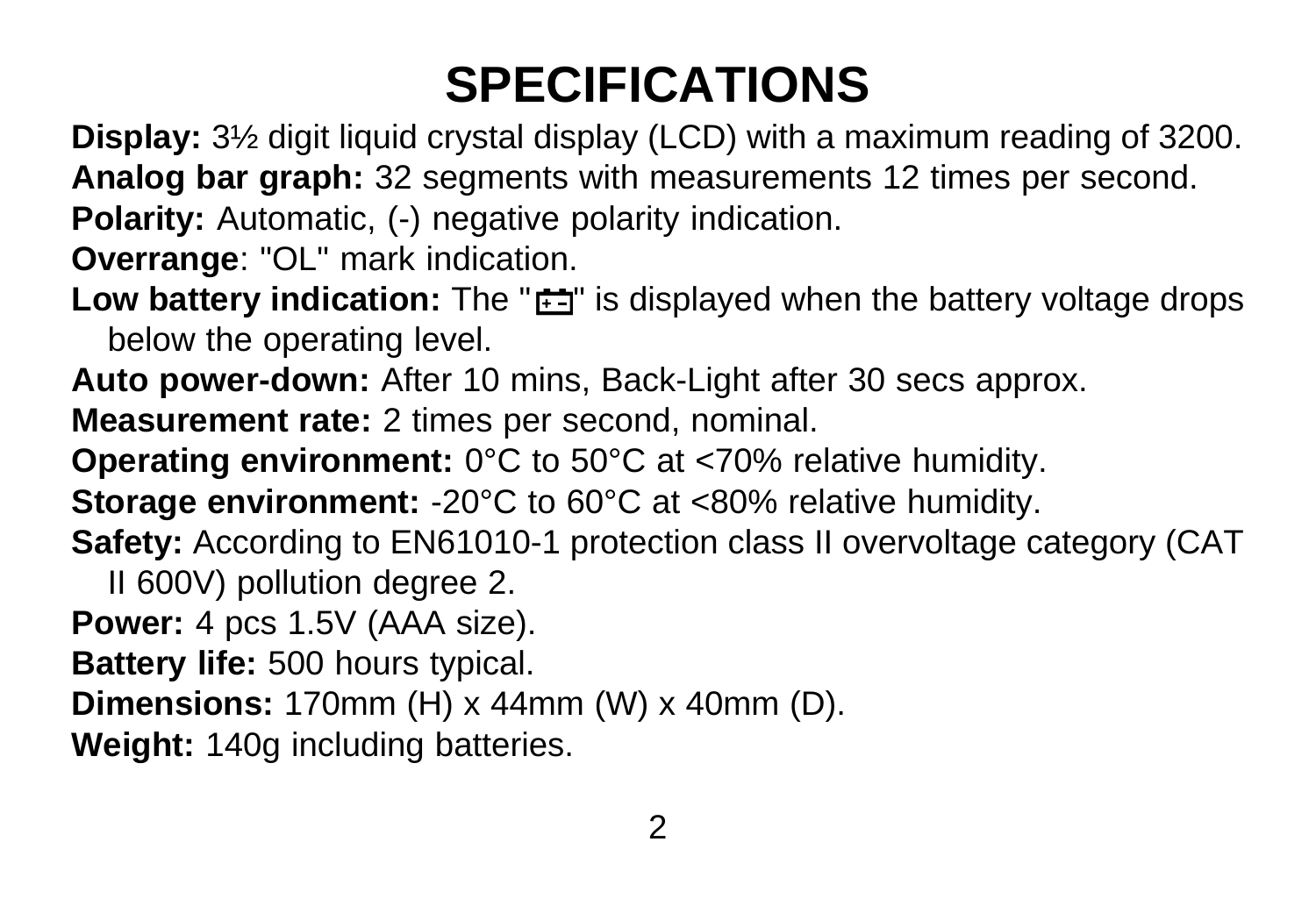| DC Voltage (50Hz - 400Hz) |                              |
|---------------------------|------------------------------|
| Ranges                    | 320mV, 3.2V, 32V, 320V, 600V |
| Accuracy                  | $\pm 0.25\%$ rdg + 1 digit   |
| Input impedance           | 320mV: >1000Mw;              |
|                           | 3.2V: 11Mw,                  |
|                           | 32V to 600V: 10Mw            |
| <b>Maximum input</b>      | 600VDC or AC rms             |

## **AC Voltage (50Hz - 400Hz)**

**Input impedance** 320mV: >1000MW ;

**Ranges** 3.2V, 32V, 320V, 600V **Accuracy** ±0.75%rdg + 4digits 3.2V: 11MW , 32V to 600V: 10MW **Maximum input** 600VDC or AC rms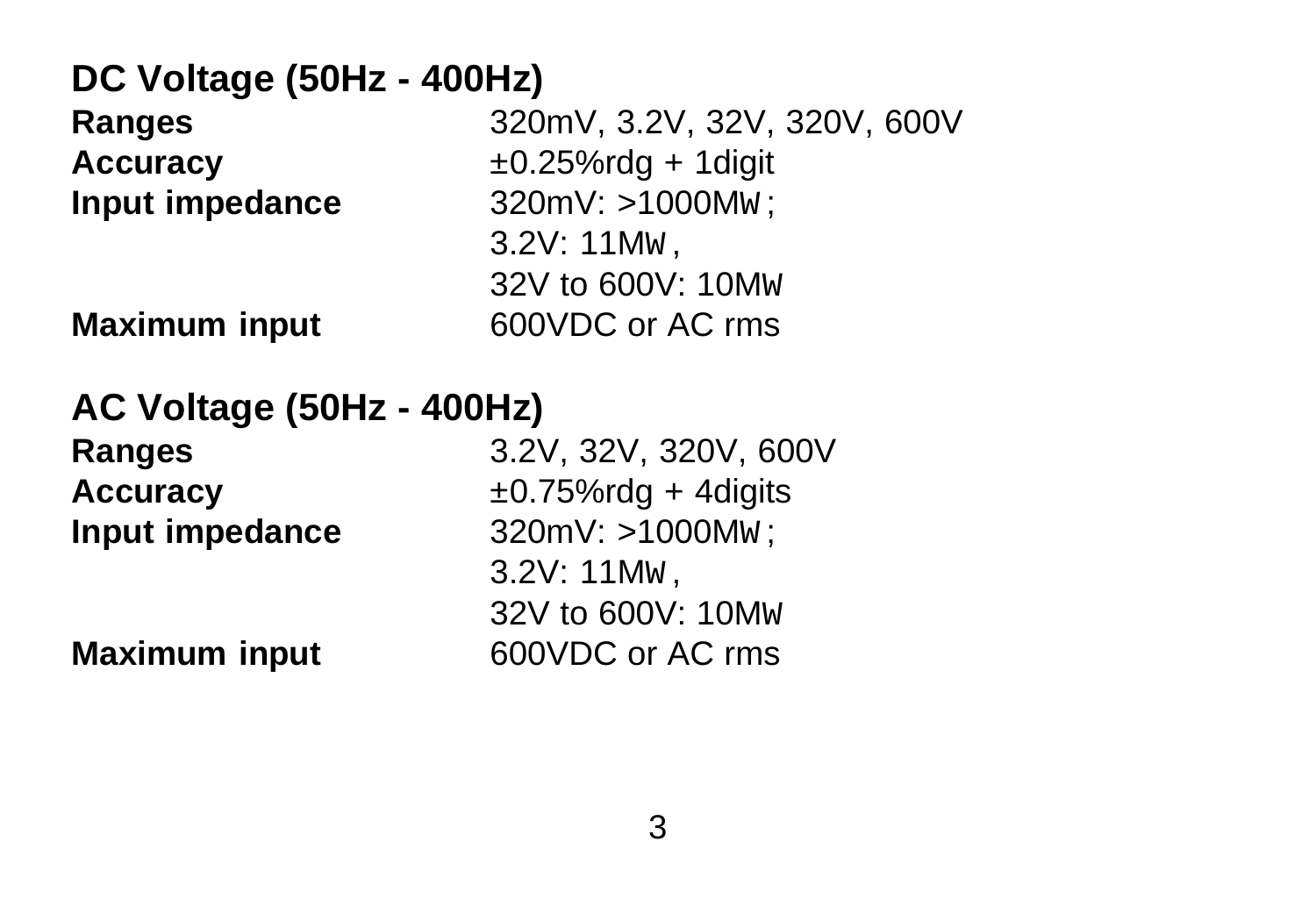## **Resistance (effective reading above 100 digits**)

| Ranges              | 320w. 3.2Kw. 32Kw. 320Kw. 3.2Mw. 32Mw         |
|---------------------|-----------------------------------------------|
| <b>Resolution</b>   | 320w: 0.1w; 3.2Kw: 1w; 32Kw: 10w;             |
|                     | 320KW: 100W; 3.2MW: 1KW; 32MW: 10KW           |
| Accuracy            | $320w : ±0.3\%$ rdg + 3dgts                   |
|                     | $3.2$ Kw to $320$ Kw: $\pm 0.3\%$ rdg + 3dgts |
|                     | $3.2Mw: \pm 1.2\%$ rdg + 1dgt                 |
|                     | $32Mw: \pm 3.0\%$ rdg + 1dgt                  |
| <b>Test current</b> | 320w: <0.7mA; 3.2Kw: <0.13mA; 32Kw: <13µA;    |
|                     | 320Kw: <1.3µA; 3.2Mw, 32Mw: <0.13µA           |
| Input protection    | 500VDC or AC rms                              |
| <b>Diode Test</b>   |                                               |
| <b>Test range</b>   | $0 - 2.0V$                                    |
| <b>Resolution</b>   | 1mV                                           |
| Accuracy            | $±10\%$ rdg + 3dgts                           |
| <b>Test current</b> | $0.8$ m $A \pm 0.6$ m $A$                     |
| Input protection    | 500VDC or AC rms                              |
|                     |                                               |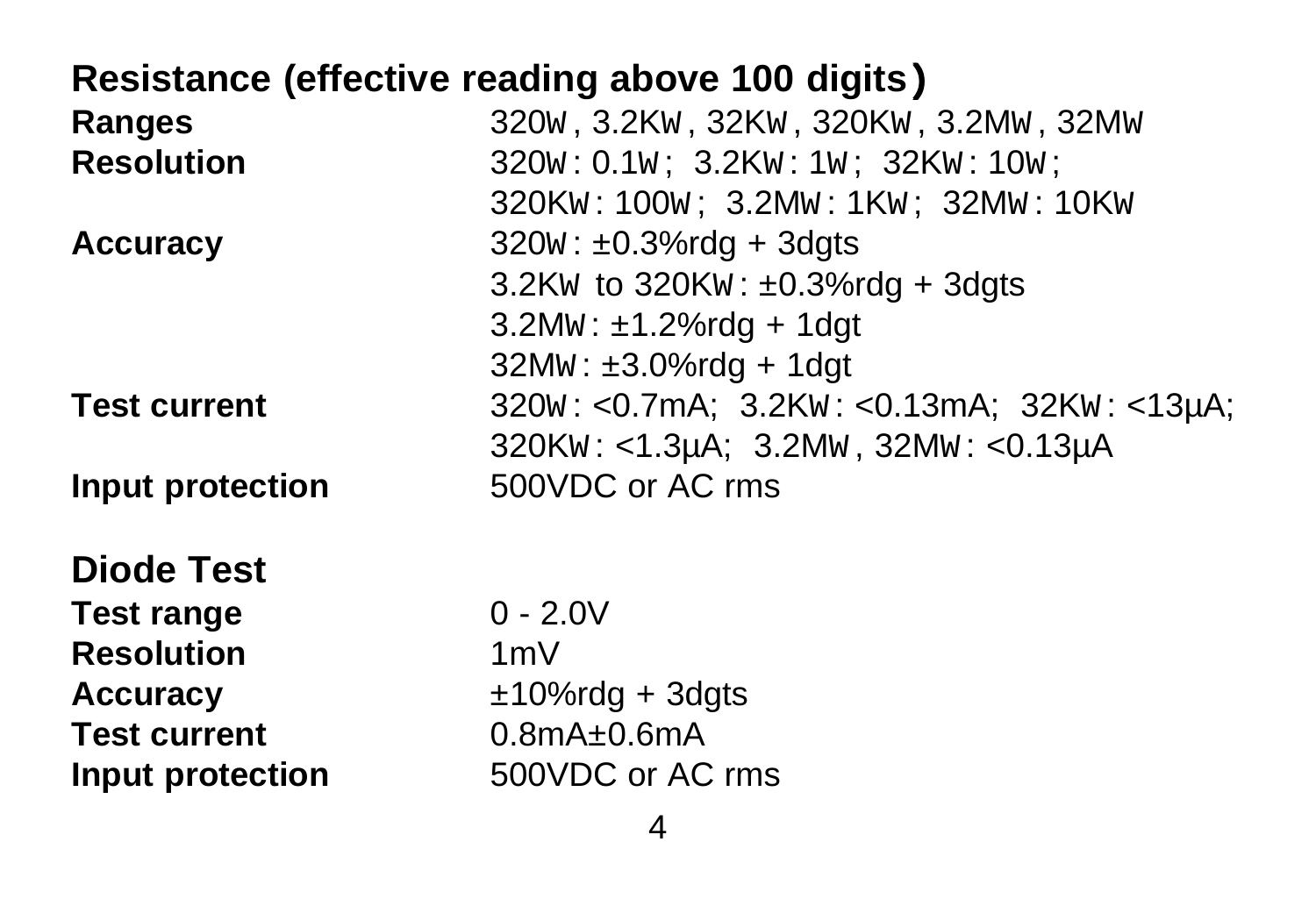| 320 <sub>W</sub>     |
|----------------------|
| 0.1w                 |
| $<$ 20w $\pm$ 5w     |
| < 0.7 <sub>m</sub> A |
| 500VDC or AC rms     |
|                      |

# **OPERATION**

Before taking any measurements, read the Safety Information Section. Always examine the instrument for damage, contamination (excessive dirt, grease, etc.) and defects. Examine the test leads for cracked or frayed insulation. If any abnormal conditions exist do not attempt to make any measurements.

## **Autoranging**

The meter defaults to autorange when you turn it on. In autorange, the meter selects the range automatically.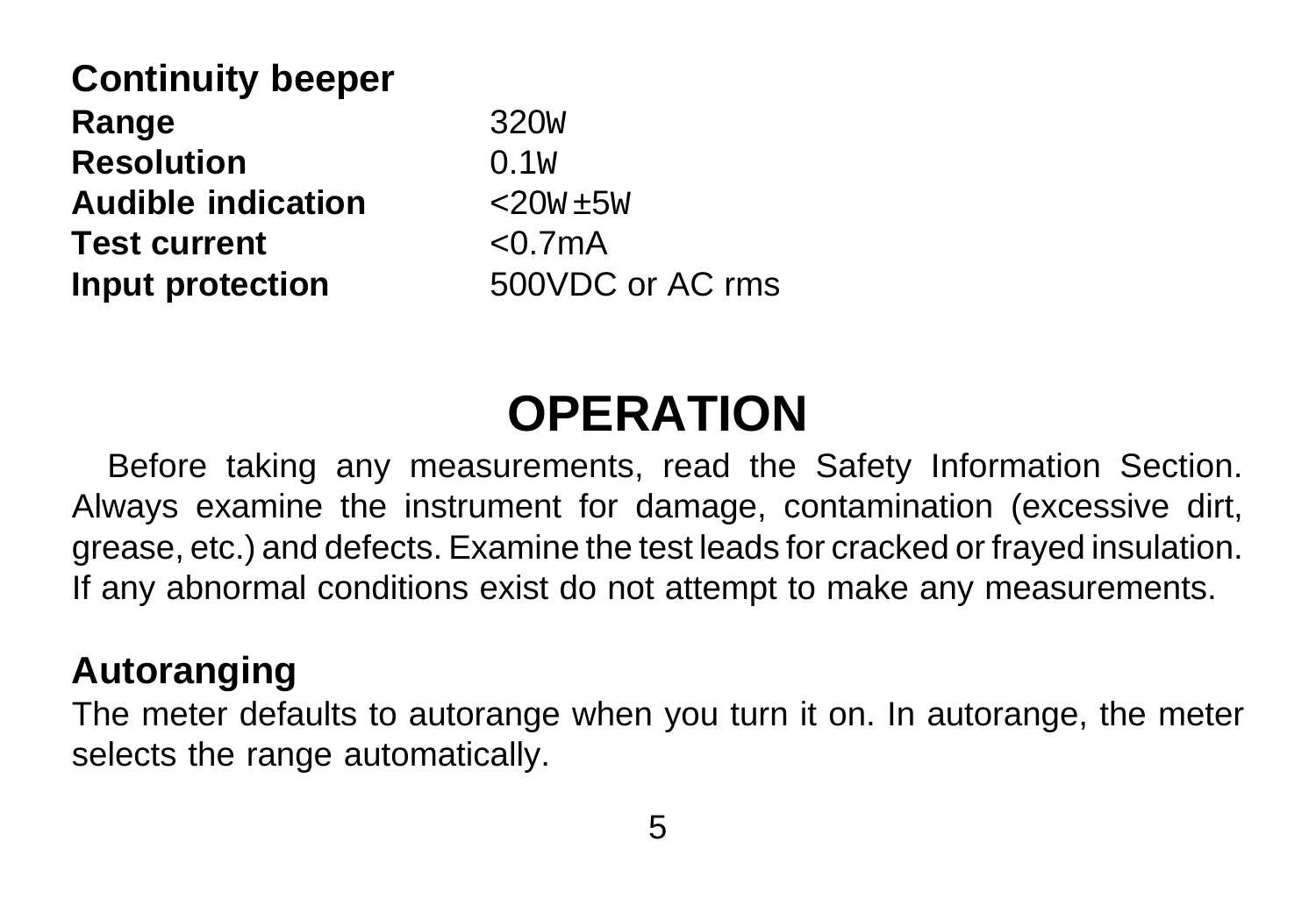## **Manually Selecting a Range**

The meter also has a manual range mode. In manual range, you select and lock the meter in a range. To manually select a range:

Press [RANGE] button to hold the selected range. The  $\bullet$  symbol is displayed. Subsequently pressing the [RANGE ] button will select each range in sequence from the lowest to highest range. Hold the button for 2 seconds to return to the Autorange Mode.

## **Mode Switch (<del>...</del>/~), (**W/++)

Press this switch to toggle between DC and AC in the voltage measurements. Press this switch to toggle between the W **/**continuity/diode modes. If the function switch is set to  $W \rightarrow W + \nu$  position.

## Back-Light and Data-Hold Switch (※>2sec), (H):

**Press this button briefly to activate DATA-HOLD mode. The "III"** annunciator is displayed.

Press this button for two seconds to turn the Back-Light on. As this also activates the DATA-HOLD mode, briefly press the button to return to normal display. To turn the Back-Light off press again for two seconds. The Back-Light will switchoff automatically after about 30 seconds.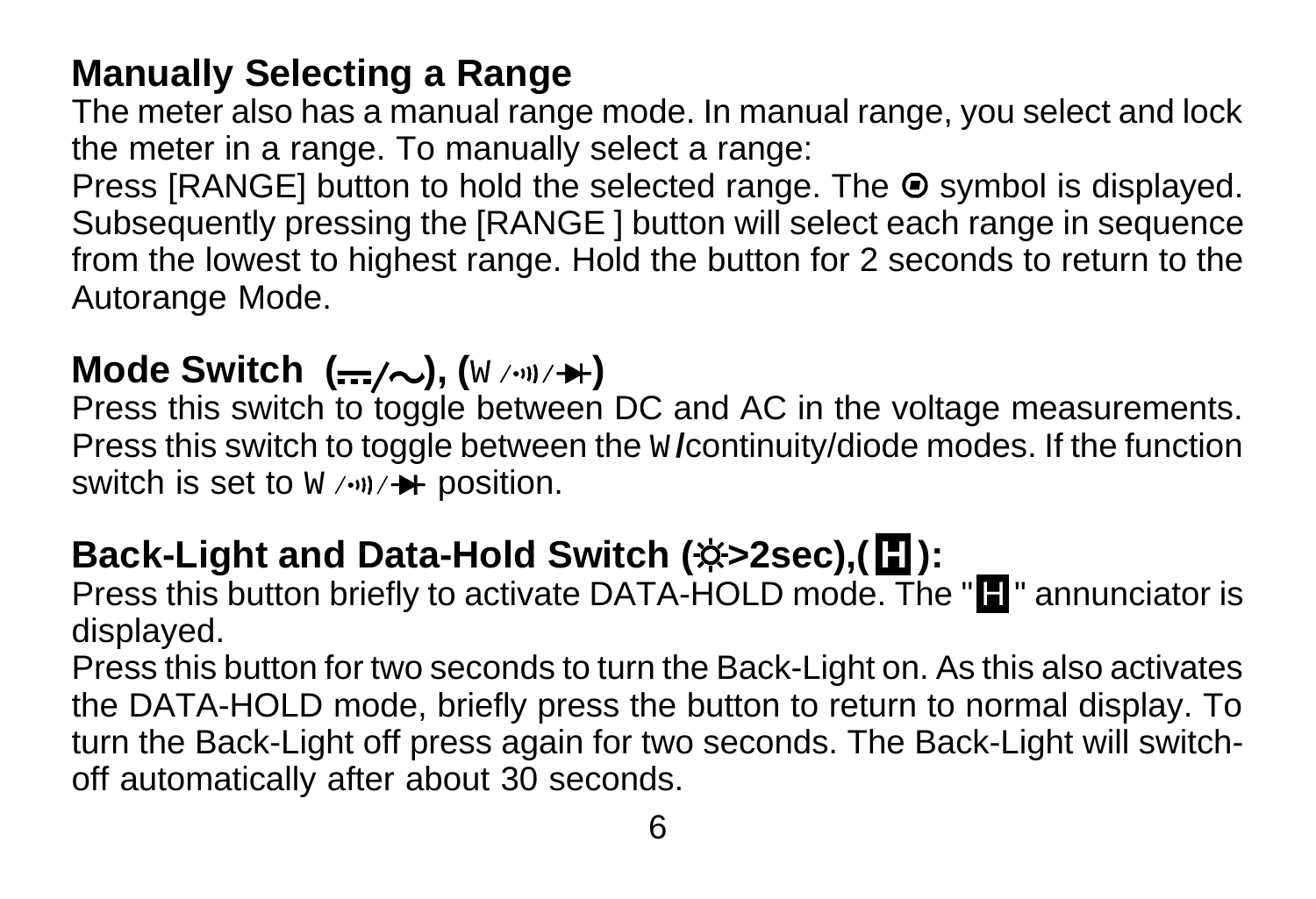## **Auto Power-down mode:**

If unused for about 10 minutes, the tester will power-down automatically. Press any of the three button switches to resume power-on mode.

## **Voltage Measurements**

- 1. Connect a red test probe to the "VW " jack and the black test lead to the "COM" jack.
- 2. Set the Function switch to the " $\sqrt{V}$ " position and press the mode switch to select DC or AC.
- 3. Touch the probes to the test points, the range will change automatically to the level that will display the input voltage with best resolution.
- 4. The value indicated in the display window is the measured value of voltage with proper decimal point and annunciator indication.
- 5. For dc, a (-) sign is displayed for negative polarity; positive polarity is implied.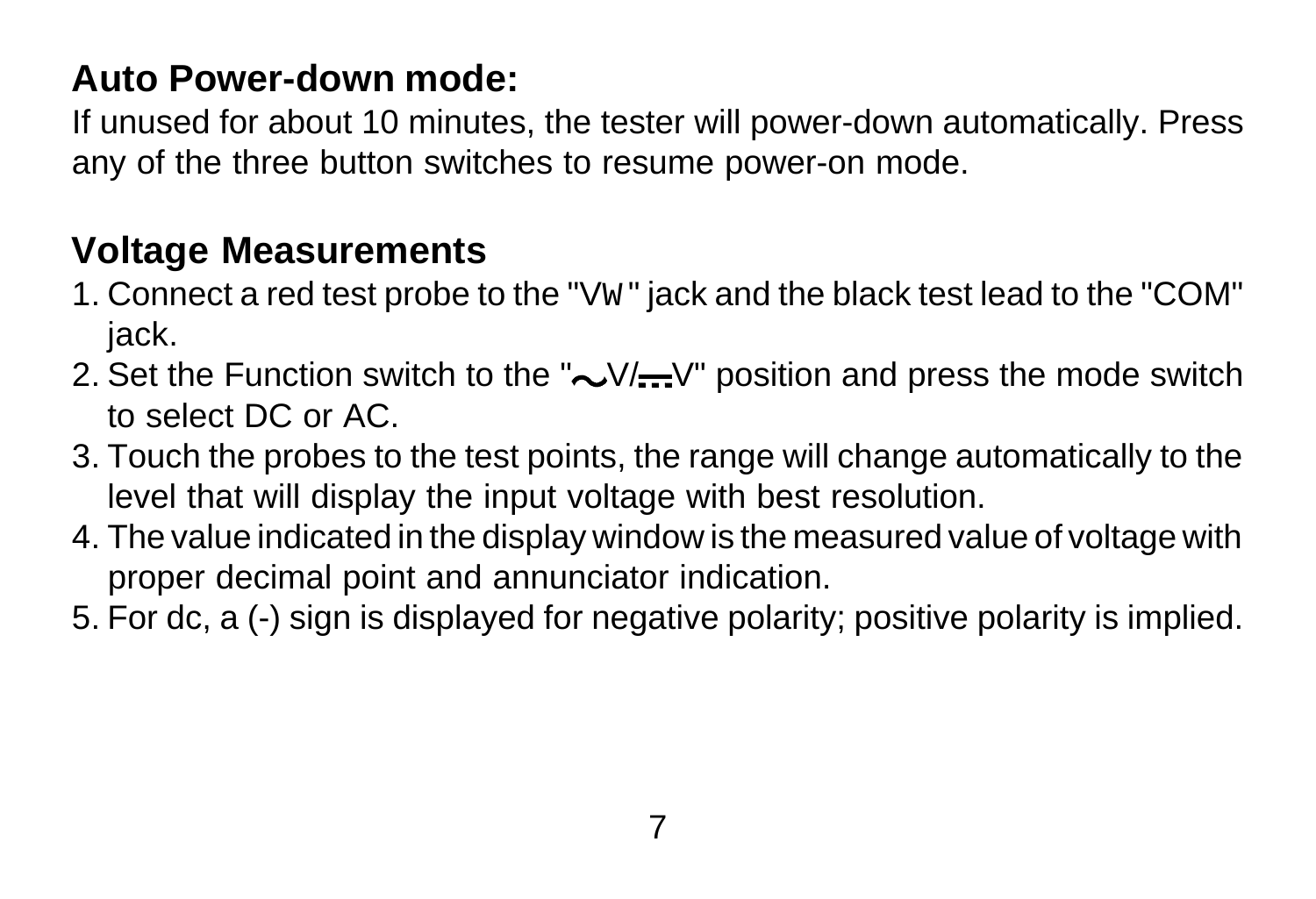## **Resistance Measurements**

- 1. Set the Function switch to the " W " position.
- 2. Turn off power to the circuit under test. External voltage across the components causes invalid readings.
- 3. Connect a red test probe to the "VW " jack and the black test lead to the "COM" jack.
- 4. Connect the test leads to measurement points and read the value from the display.

## **WARNING**

The accuracy of the functions might be slightly affected, when exposed to a radiated electromagnetic field environment, eg, radio, telephone or similar.

## **Diodes Testing**

- 1. Set the Function switch to " $W \rightarrow W' + W'$  position.
- 2. Turn off power to the circuit under test. External voltage across the components causes invalid readings.
- 3. To toggle between the W **/**continity/diode modes, press Mode Switch.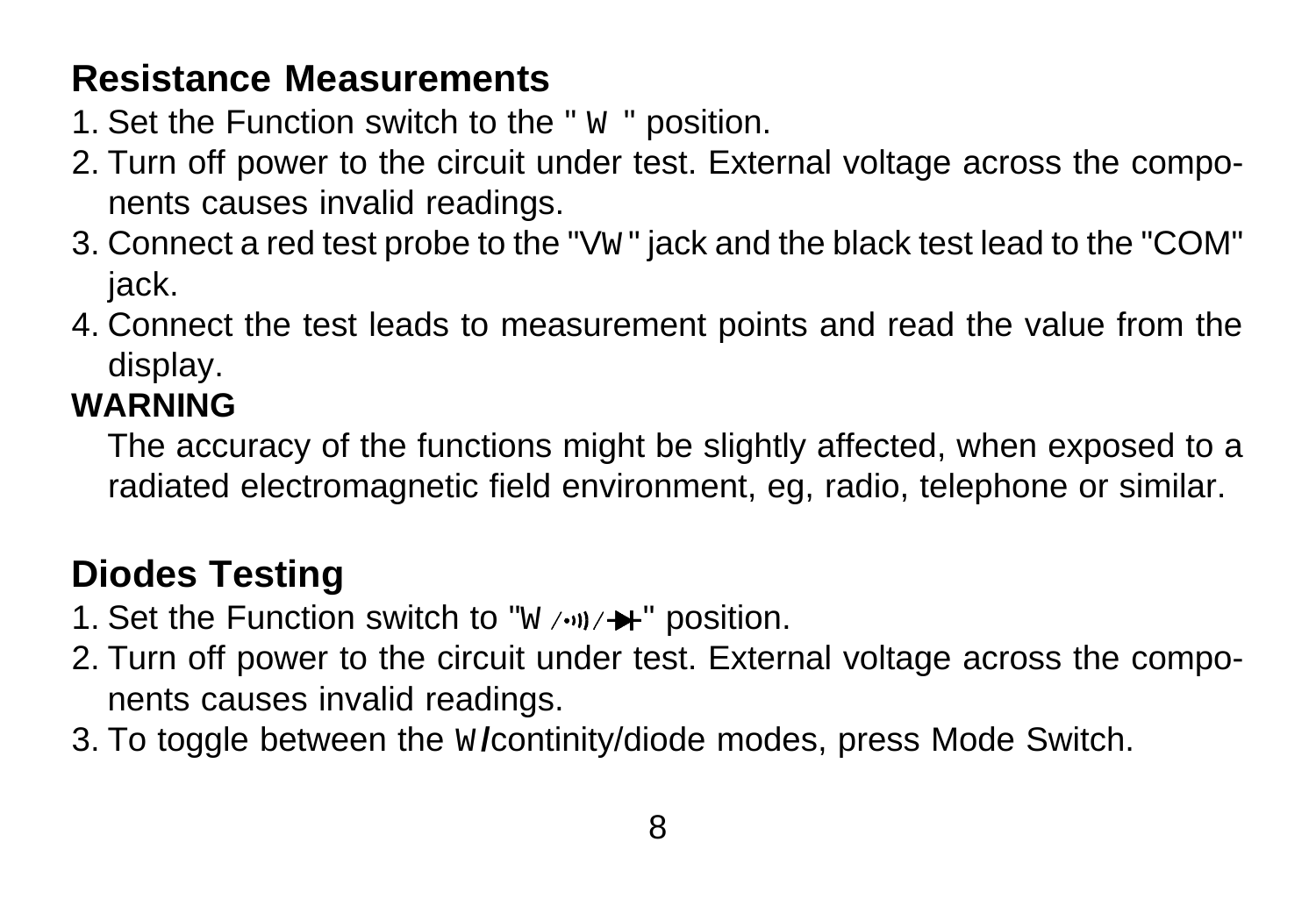- 4. Touch probes to the diode. A forward-voltage drop is about 0.6V (typical for a silicon diode).
- 5. Reverse probes. If the diode is good, "OL" is displayed. If the diode is shorted, a value near 0mV will be displayed.
- 6. If the diode is open, "OL" is displayed in both directions.

## **Continuity Measurements**

- 1. Set the Function switch to " $W \wedge W \rightarrow W$ " position.
- 2. Turn off power to the circuit under test. External voltage across the components causes invalid readings.
- 3. To toggle between the W**/**continity/diode modes, press Mode Switch.
- 4. Connect the test leads to the two points at which continuity is to be tested. The buzzer will sound if the resistance is less than approximately 20w ±5w.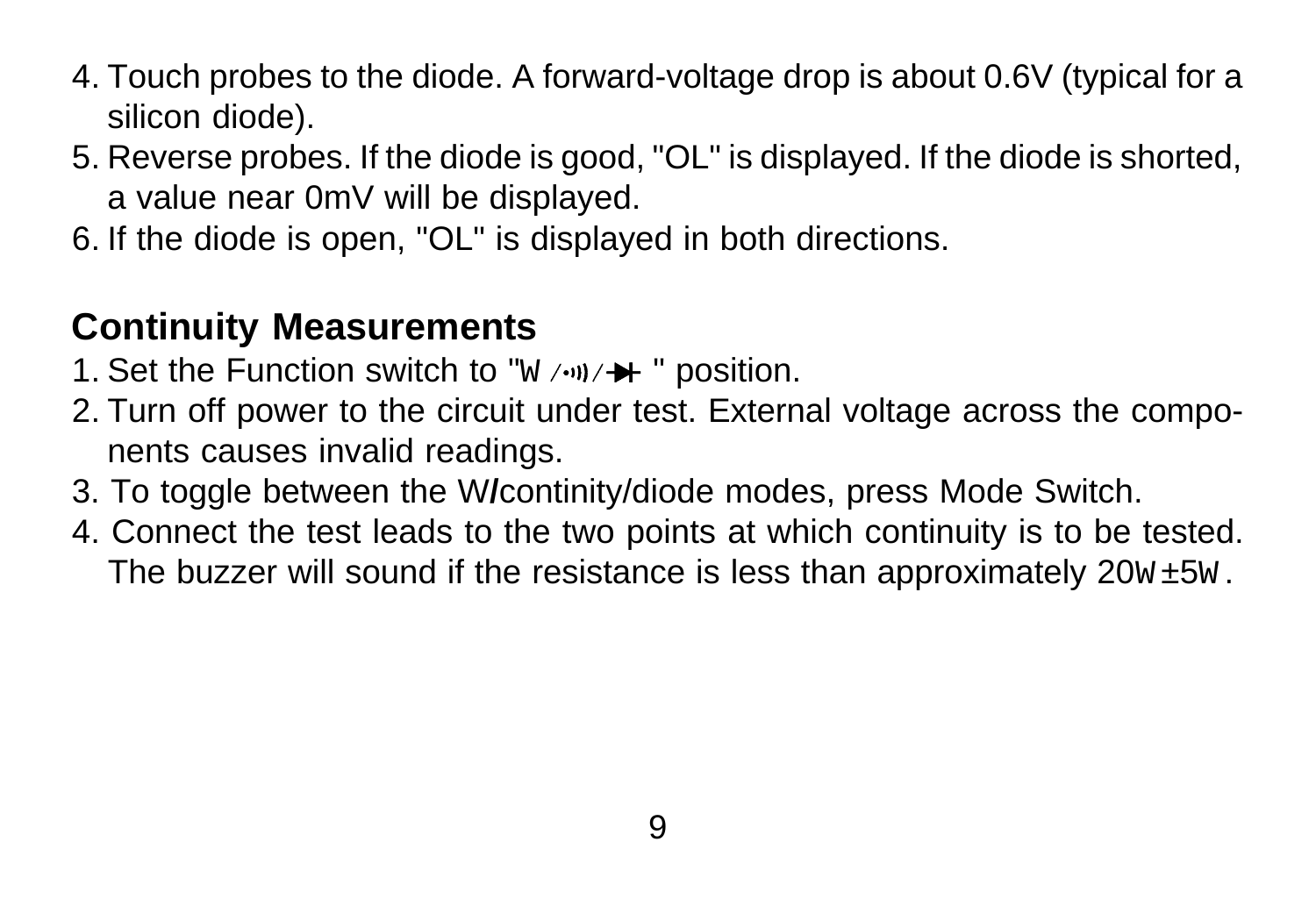# **MAINTENANCE**

## **WARNING**

Remove test leads before changing batteries or fuse or performing any servicing.

## **Battery Replacement**

Power is supplied by four 1.5V (AAA size) batteries. The  $\mathbb{F}$  appears on the LCD display when replacement is needed.To replace the batteries, remove the screw from the back of the meter and lift off the battery cover case. Remove the batteries from battery contacts.

## **Cleaning**

Periodically wipe the case with a damp cloth and detergent, do not use abrasives or solvents.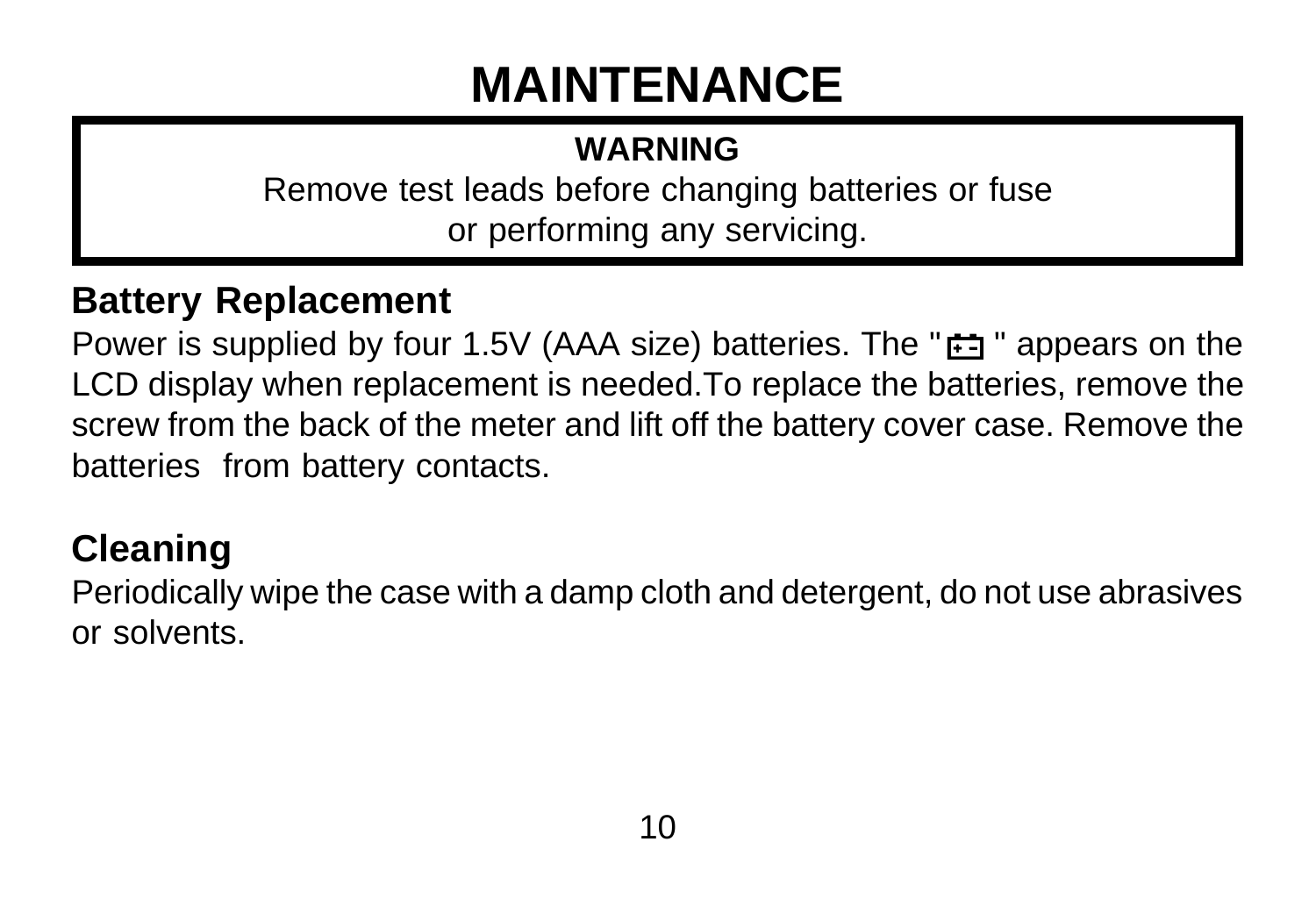### WARRANTY

OMEGA warrants this unit to be free of defects in materials and workmanship and to give satisfactory service for a period of 13 months from date of purchase. OMEGA Warranty adds an additional one (1) month grace period to the normal one (1) year product warranty to cover handling and shipping time. This ensures that OMEGA's customers receive maximum coverage on each product. If the unit should malfunction, it must be returned to the factory for evaluation. OMEGA's Customer Service Department will issue an Authorized Return (AR) number immediately upon phone or written request. Upon examination by OMEGA, if the unit is found to be defective it will be repaired or replaced at no charge. However, this WARRANTY is VOID if the unit shows evidence of having been tampered with or shows evidence of being damaged as a result of excessive corrosion; or current, heat moisture or vibration; improper specification; misapplication; misuse or other operating conditions outside of OMEGA's control. Components which wear or which are damaged by misuse are not warranted. This includes contact points, fuses, and triacs.

OMEGA is glad to offer suggestions on the of use of its various products. Nevertheless, OMEGA only warrants that the parts manufactured by it will be as specified and free of defects

OMEGA MAKES NO OTHER WARRANTIES OR REPRESENTATIONS OF ANY KIND WHATSOEVER, EX-PRESSED OR IMPLIED, EXCEPT THAT OF TITLE AND ALL IMPLIED WARRANTIES INCLUDING ANY WAR-RANTY OF MERCHANTABILITY AND FITNESS FOR A PARTICULAR PURPOSE ARE HEREBY DISCLAIMED.

LIMITATION OF LIABILITY: The remedies of purchaser set forth herein are exclusive and the total liability of OMEGA with respect to this order, whether based on contract warranty, negligence, indemnification, strict liability or otherwise, shall not exceed the purchase price of the component upon which liability is based. In no event shall OMEGA be liable for consequential, incidental or special damages.

Every precaution for accuracy has been taken in the preparation of this manual; however, OMEGA ENGINEERING, INC. neither assumes responsibility for any omissions or errors that may appear nor assumes liability for any damages that result from the use of the products in accordance with the information contained in the manual.

SPECIAL CONDITION: Should this equipment be used in or with any nuclear installation or activity, purchaser will indemnity OMEGA and hold OMEGA harmless from any liability or damage whatsoever arising out of the use of the equipment in such a manner.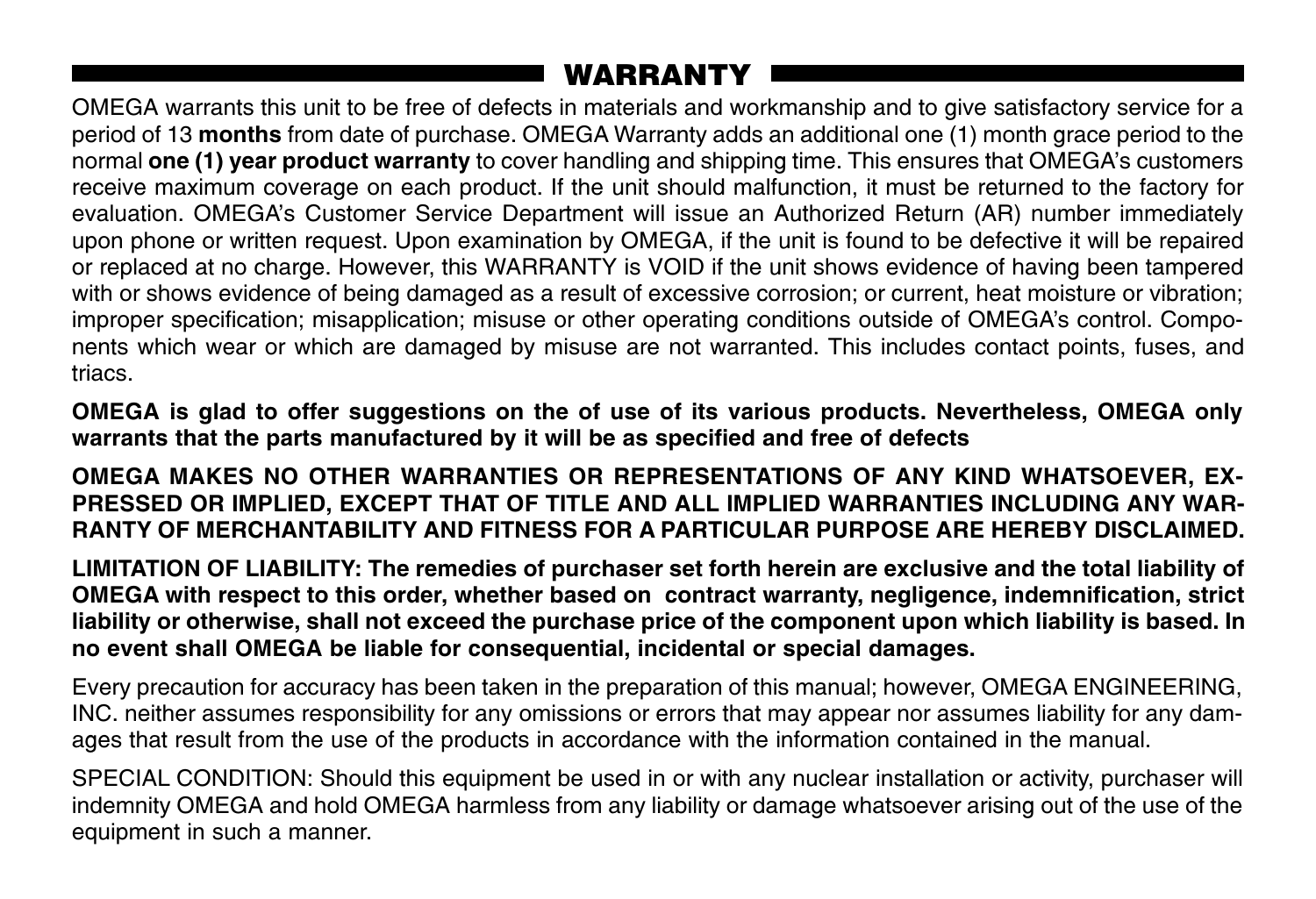It is the policy of OMEGA to comply with all worldwide safety and EMC/EMI regulations that apply. OMEGA is constantly pursuing certification of its products to the European New Approach Directives. OMEGA will add the CE mark to every appropriate device upon certification.

The information contained in this document is believed to be correct but OMEGA Engineering, Inc. accepts no liability for any errors it contains, and reserves the right to alter specifications without notice.

**WARNING:** These products are not designed for use in, and should not be used for, patient connected application.

### RETURN REQUESTS / INQUIRIES

Direct all warranty and repair requests/inquiries to the OMEGA Customer Service Department. BEFORE RETURNING ANY PRODUCT(S) TO OMEGA, PURCHASER MUST OBTAIN AN AUTHORIZED RETURN (AR) NUMBER FROM OMEGA'S CUSTOMER SERVICE DEPARTMENT (IN ORDER TO AVOID PROCESSING DELAYS). The assigned AR number should then be marked on the outside of the return package and on any correspondence.

The purchaser is responsible for shipping charges, freight, insurance and proper packaging to prevent breakage in transit.

#### FOR **WARRANTY** RETURNS, please have the following information available BEFORE contacting OMEGA:

- 1. P.O. number under which the product was **PURCHASED.**
- 2. Model and serial number of the product under warranty, and
- 3. Repair instructions and/or specific problems relative to the product.

#### FOR **NON-WARRANTY** REPAIRS, consult OMEGA for current repair charges. Have the following information available BEFORE contacting OMEGA:

- 1. P.O. number to cover the COST of the repair.
- 2. Model and serial number of product , and
- 3. Repair instructions and/or specific problems relative to the product.

OMEGA's policy is to make running changes, not model changes, whenever an improvement is possible. This affords our customers the latest in technology and engineering. OMEGA is a registered trademark of OMEGA ENGINEERING, INC. © Copyright 1999 OMEGA ENGINEERING, INC. All rights reserved. This document may not be copied, photocopied, reproduced, translated, or reduced to any electronic medium or machine-readable from, in whole or in part, without prior written consent of OMEGA ENGINEERING, INC.